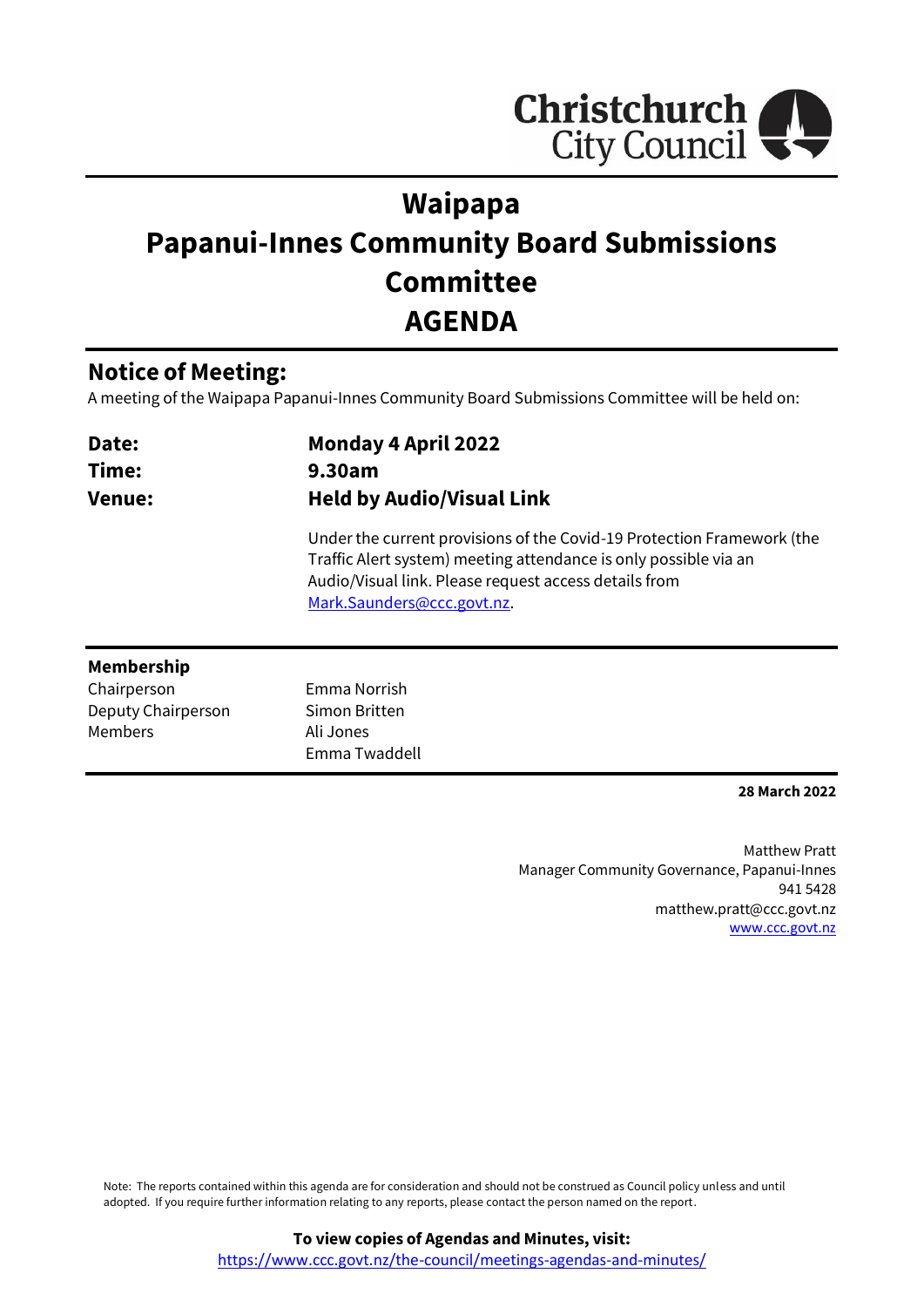



### Otautahi-Christchurch is a city of opportunity for all

Open to new ideas, new people and new ways of doing things - a city where anything is possible

### **Principles**

Being open, transparent and democratically accountable Promoting equity, valuing diversity and fostering inclusion

Taking an inter-generational approach to sustainable development, prioritising the social, economic and cultural wellbeing of people and communities and the quality of the environment, now and into the future

Building on the relationship with Te Rūnanga o Ngai Tahu and the Te Hononga-Council Papatipu Rūnanga partnership, reflecting mutual understanding and respect

Ensuring the diversity and interests of our communities across the city and the district are reflected in

Actively collaborating and co-operating with other local, regional and national organisations

decision-making

## **Community Outcomes**

#### **Resilient communities**

Strong sense of community

Active participation in civic life

Safe and healthy communities Celebration of our identity through arts, culture, heritage,

sport and recreation Valuing the voices of all cultures and ages (including children)

### **Liveable city**

Vibrant and thriving city centre Sustainable suburban and rural centres

A well connected and accessible city promoting active and public transport

Sufficient supply of, and access to, a range of housing 21st century garden city we are proud to live in

### **Healthy environment**

Healthy water bodies

High quality drinking water Unique landscapes and indigenous biodiversity are valued and stewardship exercised

Sustainable use of resources and minimising waste

#### **Prosperous economy**

Great place for people, business and investment

An inclusive, equitable economy with broad-based prosperity for all

A productive, adaptive and resilient economic base

Modern and robust city infrastructure and community facilities

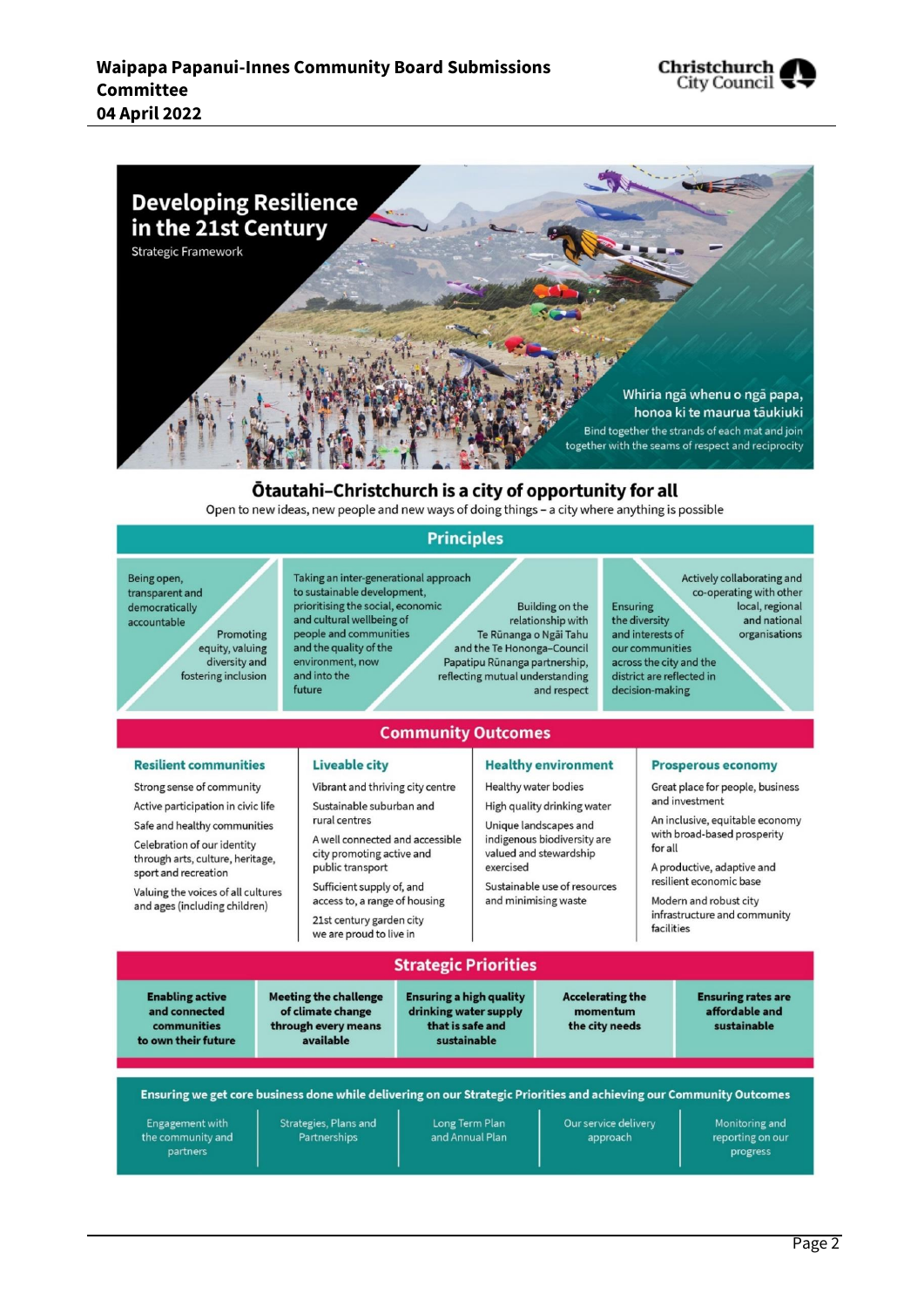

- **Part A Matters Requiring a Council Decision**
- **Part B Reports for Information**
- **Part C Decisions Under Delegation**

## **TABLE OF CONTENTS**

### **STAFF REPORTS**

| 5. |  |
|----|--|
|    |  |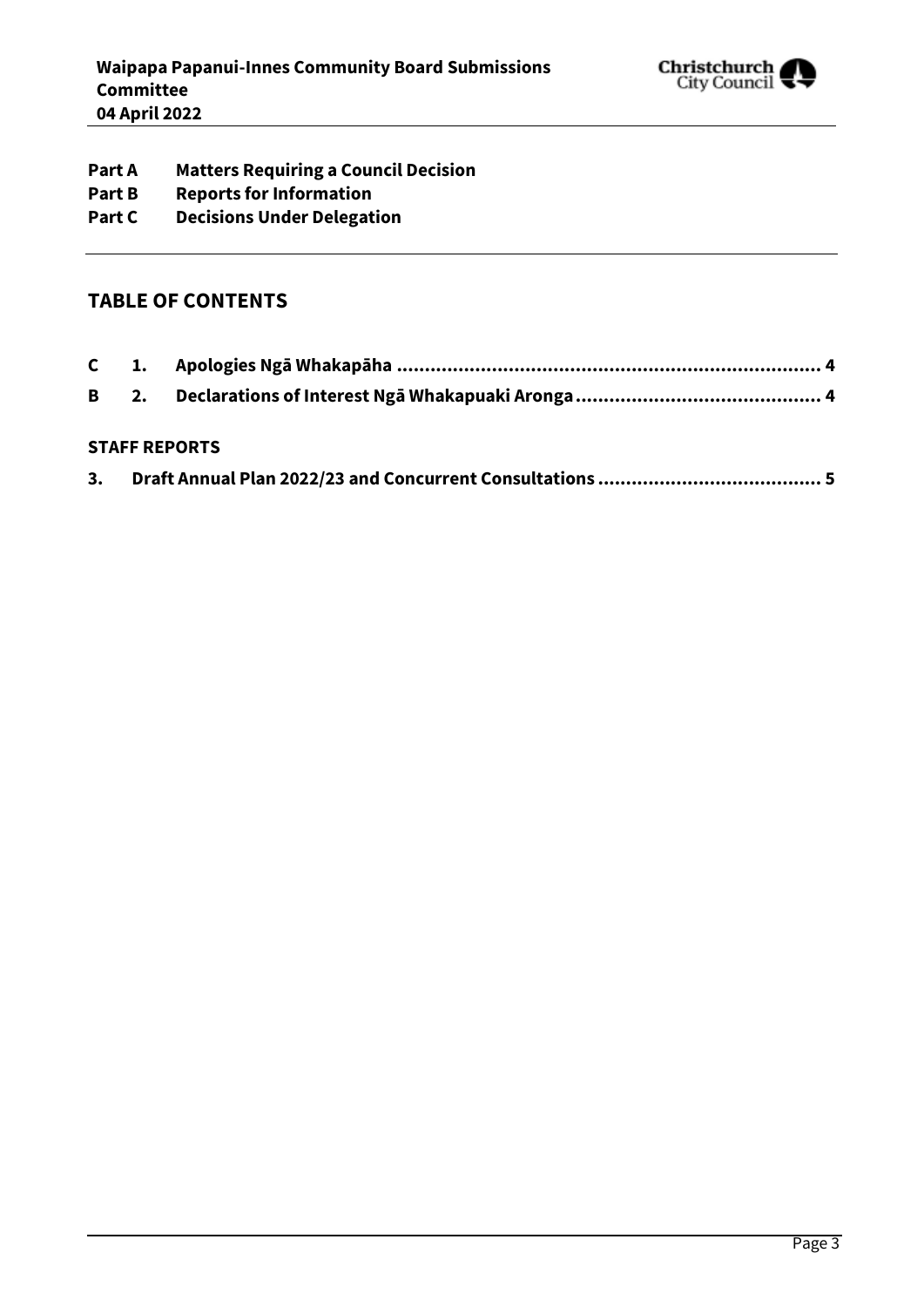

# <span id="page-3-0"></span>**1. Apologies Ngā Whakapāha**

At the close of the agenda no apologies had been received.

## <span id="page-3-1"></span>**2. Declarations of Interest Ngā Whakapuaki Aronga**

Members are reminded of the need to be vigilant and to stand aside from decision making when a conflict arises between their role as an elected representative and any private or other external interest they might have.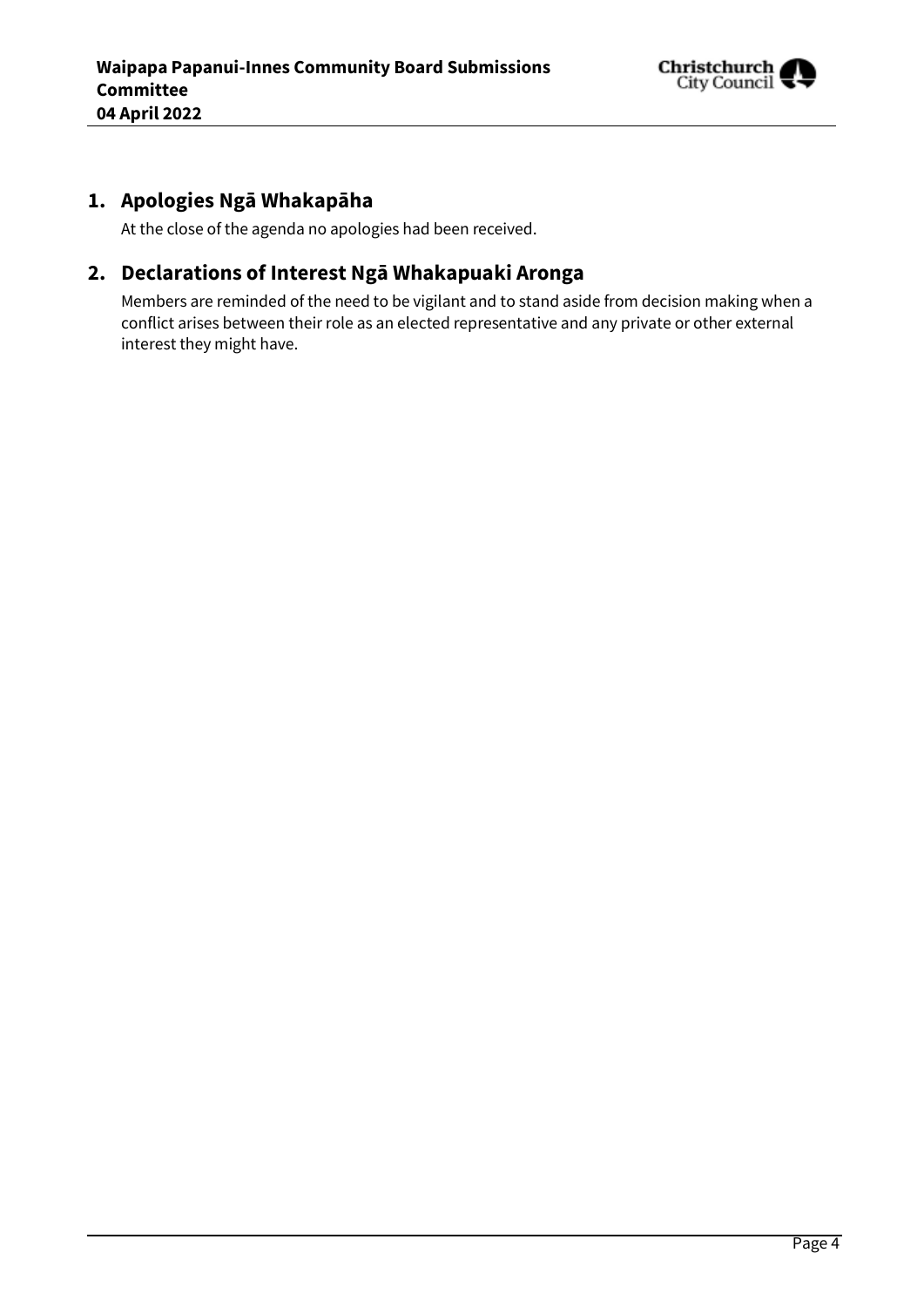

# <span id="page-4-0"></span>**3. Draft Annual Plan 2022/23 and Concurrent Consultations**

| Reference / Te Tohutoro: 22/340217 |                                                                |
|------------------------------------|----------------------------------------------------------------|
| <b>Report of / Te Pou</b>          | Mark Saunders - Community Board Advisor, Waipapa Papanui-Innes |
| Matua:                             | Mark.Saunders@ccc.govt.nz                                      |
| <b>General Manager /</b>           | Mary Richardson – General Manager, Citizens and Community      |
| Pouwhakarae:                       | Mary.Richardson@ccc.govt.nz                                    |

## **1. Brief Summary**

- 1.1 The purpose of this report is to provide the Waipapa Papanui-Innes Community Board Submissions Committee the opportunity on behalf of the Board to make a submission on any of the following consultations:
	- [The Christchurch City Council Draft Annual Plan 2022/23.](https://www.ccc.govt.nz/the-council/haveyoursay/show/494)
	- [Opting out of kerbside collection and targeted rate.](https://ccc.govt.nz/the-council/haveyoursay/show/490)
	- [Proposal to increase rates on vacant central city land.](https://www.ccc.govt.nz/the-council/haveyoursay/show/495)
	- [Proposal for a new Policy on Māori freehold land.](https://www.ccc.govt.nz/the-council/haveyoursay/show/496)
- 1.2 Consultation on the Draft Annual Plan 2022/23 opened for feedback on 11 March 2022 and closes on 18 April 2022, and the other three consultations are being run concurrently in the same window of time closing 18 April 2022.

## **2. Officer Recommendations Ngā Tūtohu**

That the Waipapa Papanui-Innes Community Board Submissions Committee:

- 1. Notes its delegated authority to lodge submissions on behalf of the Waipapa Papanui-Innes Community Board.
- 2. Considers making a submission on behalf of the Board to the Council on the Draft Annual Plan 2022/23.
- 3. Notes the concurrent consultations that submissions may also optionally be made on:
	- a. Opting out of kerbside collection and targeted rate.
	- b. Proposal to increase rates on vacant central city land.
	- c. Proposal for a new Policy on Māori freehold land.

## **3. Te Mahere Rautaki ā tau Draft Annual Plan 2022/23 Consultation Overview**

- 3.1 An Annual Plan has two main purposes:
	- 3.1.1 It sets out the Council's budget for the next financial year, providing information about how much the Council's activities will cost and how it will fund them, including the setting of rates.
	- 3.1.2 It highlights any key changes from the Long Term Plan for that year.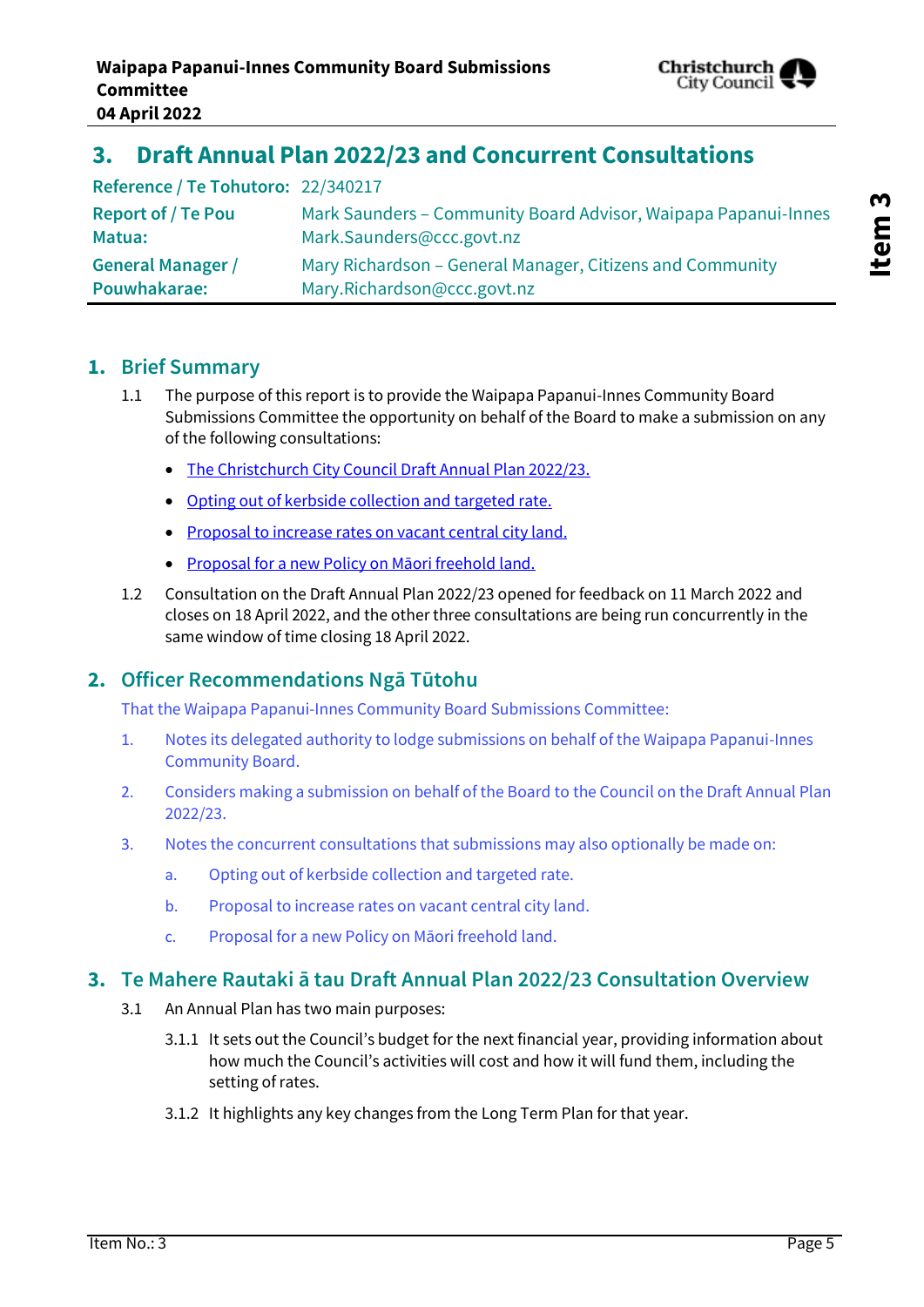

3.2 The Council's 'Have Your Say' page provides the following overview of its consultation on its Draft Annual Plan 2022/23:

*Have your say on a budget which focuses on doing the basics well and strengthening Ōtautahi Christchurch's infrastructure.*

*Christchurch City Council's Draft Annual Plan 2022/23 outlines what we'll spend on projects and day-to-day services over the next financial year and how they'll be financed.*

*Since our Long Term Plan 2021–31 was confirmed last year, the economic environment in Christchurch has been affected by the same factors that the whole world is navigating as we live with COVID-19 – inflation, supply chain issues, productivity challenges and more. Government reforms on the horizon also need to be factored in.*

All this means is the playing field is uncertain, but the adjustments we've proposed in our draft *budget will give us the flexibility to respond as and when we need to.*

*We're proposing:*

- *4.86 % average proposed rates increase for a typical household.*
- *4.96% overall rates increase. This is slightly lower than the 4.97% in the LTP.*
- *\$527.5 million operational spend. This is \$12.7 million more than what was in the LTP. This is spending on the day-to-day services we provide. The increase is mainly due to higher regulatory costs, higher electricity costs, a grant for a new outdoor pool, and a number of smaller variances across different areas.*
- *\$615.5 million capital spend invested into the city. This is \$72.3 million less than what was in the LTP. This is spending on the construction of facilities and infrastructure.*

*We think we have the balance right, but we want to know what you think.*

### *Questions to think about when making your submission*

- *What do you think of our proposed average residential rates increase of 4.86% and 4.96% across all ratepayers (which is lower than the 4.97% signalled in the Long Term Plan 2021– 31)?*
- *Do you have any comments about our proposed changes to revenue, spending and borrowing?*
- *We're proposing some changes to our Revenue and Financing and Rates Remission policies – do you have any comments?*
- *Do you have any comments on our proposed changes to fees and charges?*

**Item 3**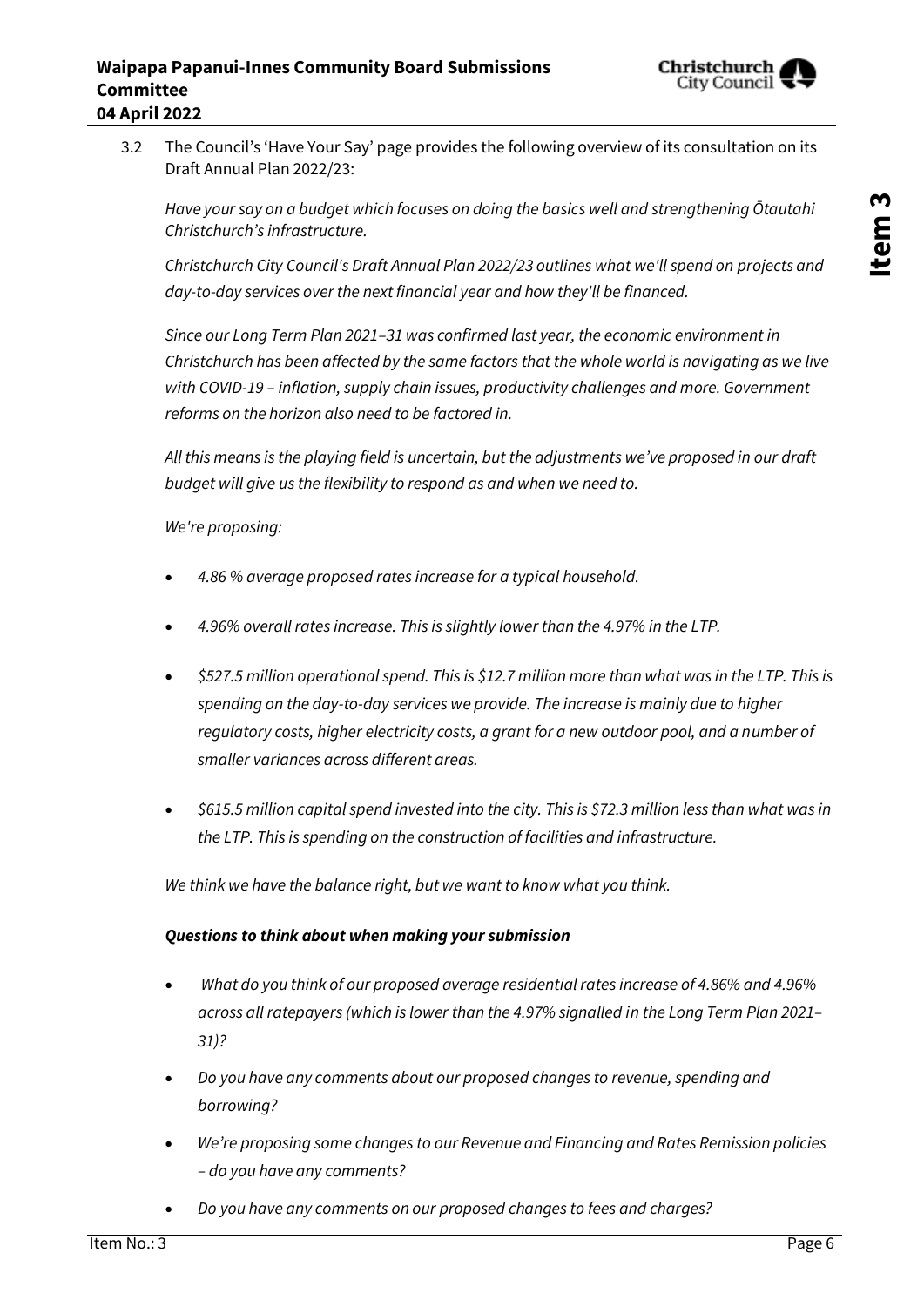

- *Do you have any comments about our capital programme (for example, our roads and footpaths, our water, wastewater, surface water and waterways, our facilities and our parks)?*
- *Any further comments*
- *Would you like to speak to the Council about your submission?*

## **4. Objectives of Concurrent Consultations**

### **Opting out of kerbside collection and targeted rate**

- 4.1 The objective of the Council's proposed change pertaining to this consultation is to provide rates relief from the Waste Minimisation Targeted Rate for rating units within multi-unit residential developments where the rating unit has opted out of receiving the 3-bin kerbside collection service.
- 4.2 In this consultation the Council is asking whether submitters wish to speak to the hearings panel, and whether they support the proposed changes, inviting specific comments.

### **Proposal to increase rates on vacant central city land**

- 4.3 The objective of the Council's proposed change in this regard is to provide rates relief for vacant central city land that pays the City Vacant differential on the value-based general rate, where that land contributes to central city amenity.
- 4.4 In this consultation the Council is asking whether submitters wish to speak to the hearings panel, and:
	- *What do you think about the proposal to introduce a City Vacant differential of 4 for central city land with no active or consented use?*
	- *What do you think about the proposal to introduce a new rates remission for land kept in an improved and maintained state?*
	- *Where else do you think this could be applied and why?*
	- *Do you think that the Council should investigate options for increasing rates on derelict central city buildings, to ensure they contribute fairly to overall rates and to encourage them to commence repair work?*

### **Proposal for a new Policy on Māori freehold land**

- 4.5 The objective of the Council's proposal to adopt a new Policy on Remission and Postponement of Rates on Māori Freehold Land is to comply with new legislation amending the Local Government Act 2002 and the Local Government (Rating) Act 2002 to:
	- Make unused Māori freehold land non-rateable from 1 July 2021.
	- Write off rates arrears on unused Māori freehold land from 1 July 2021.
	- Provide that, from 1 July 2022, the Council's Māori Freehold Land Policy must support the principles set out in the Preamble to Te Ture Whenua Maori (TTWM) Act 1993.
	- Requires the Council to consider remission of rates for Māori freehold land under development.
- 4.6 In this consultation the Council is asking whether submitters wish to speak to the hearings panel, and: *Do you have any comments on the proposed new policy on Māori Freehold Land?*